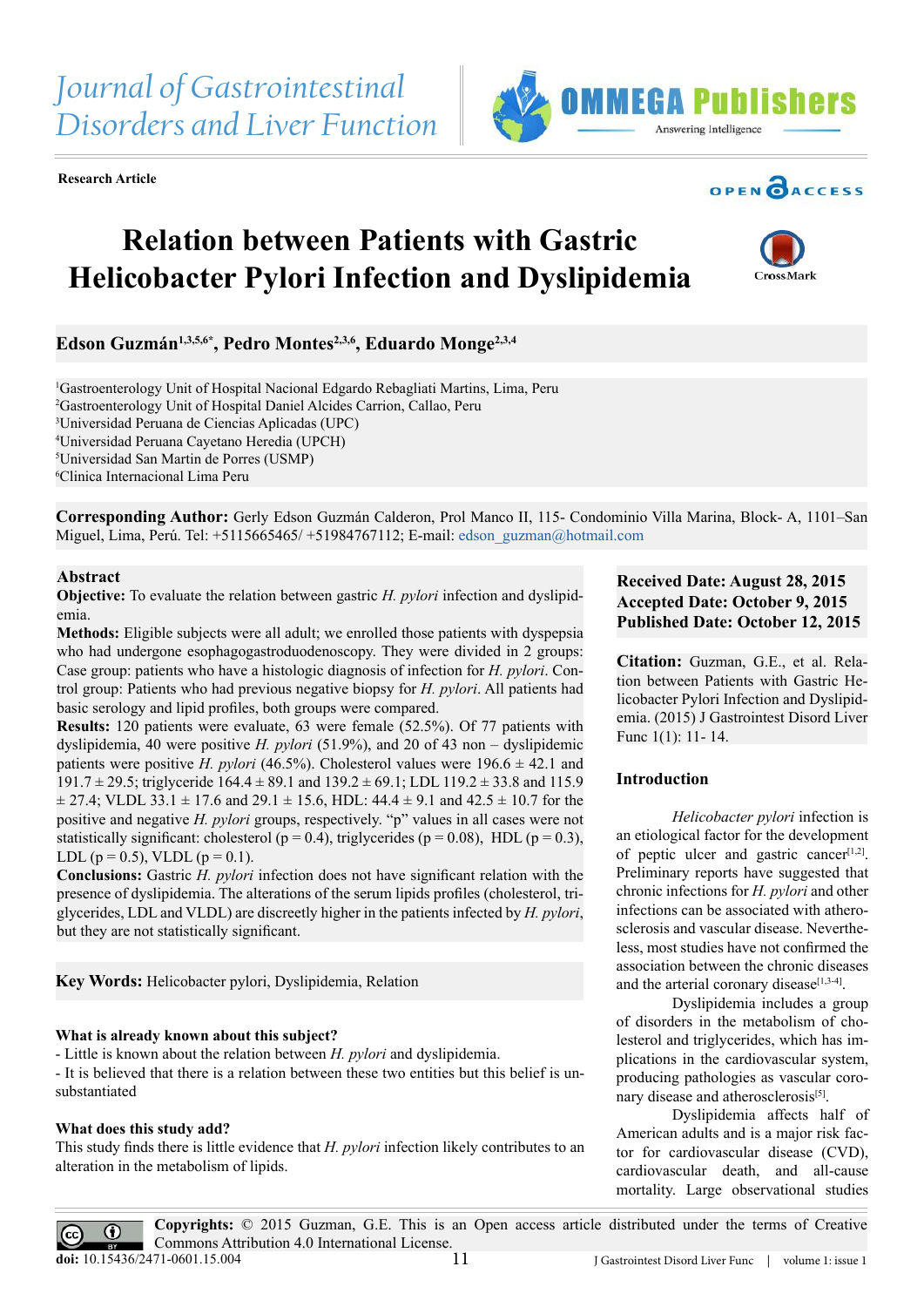

have found a strong relationship between increasing levels of low-density lipoprotein (LDL) cholesterol or decreasing levels of high-density lipoprotein (HDL) cholesterol and increasing risk for coronary artery disease  $(CAD)$  events<sup>[\[6-8\]](#page-3-2)</sup>.

In recent years, the relation between *H. pylori* infections and coronary and cardiovascular diseases has been studied. However, most prospective studies have not confirmed the association between chronic infections and coronary artery disease. *H. pylori* and other gram negative microorganisms, have been involved in the etiology of pathologies like vascular coronary disease and atherosclerosis, with controversial results<sup>[\[1\]](#page-3-0)</sup>.

The objective of this study is to evaluate the relation between gastric *H. pylori* infection and dyslipidemia; given that proving a relation between *H. pylori* and cardiovascular risk factors might be an important finding to reduce the incidence of cardiovascular disease.

## **Material and Methods**

The subjects of this study were patients admitted to the Gastroenterology Unit of the Daniel Alcides Carrion Hospital in Callao, Perú, over a one-year period. Eligible subjects were all adults (18 years or older). We prospectively enrolled the patients with dyspepsia who had undergone esophagogastroduodenoscopy. All the patients underwent physical examinations. They were divided in 2 groups: The case group included patients who had a histologic diagnosis of gastric infection for *H. pylori*, in a previous biopsy taken in a upper endoscopy and who also took other tests: hemogram , liver function test and serum lipids, as a complementary study. The control group included patients who previous negative biopsy for *H. pylori* and who also took the aforementioned tests.

We evaluated the following as potential confounders: BMI, smoking behavior, recent alcohol use, aspirin or nonsteroidal anti-inflammatory (NSAID) drugs use (including over-thecounter use), and comorbidities. Also excluded from the study were patients whose diagnosis of infection for *H. pylori* was performed with another method (e.g. test of breath, serum test, etc.), and the subjects that did not have a complete serum profile or lack of any of the mentioned tests, as well as those with history of some type of chronic pathology as cardiovascular diseases, acute myocardial infarction (AMI), unstable angina, presence of some type of neoplastic disease or diabetes mellitus. Finally, we also excluded the patients that did not agree to voluntarily take part in the study under informed consent.

Biopsy specimens stained with HE and Giemsa were used to detect *H. pylori*. The histologic degree of activity (neutrophil infiltration), inflammation (mononuclear cell infiltration), glandular atrophy, and intestinal metaplasia were classified as none, mild, moderate, and severe in accordance with the updated Sydney System.

#### **Statistical Analysis**

We performed the followed analyses: we compared the physician-assigned positive *H. pylori* group (case group) with negative *H. pylori* population (control group). We compared the demographic characteristics of every group as well as endoscopic and histological findings and serum lipids profiles.

Statistical analyses were performed using SPSS18 statistical analysis software. Unless otherwise noted, any test of a hypothesis was two-sided and the level of significance was set at 5%. Potential associations between the clinical and biologic parameters were tested for by univariate analysis using Student's t test or chi-square test. The results were expressed as means  $\pm$  SDs.

#### **Results**

In the present study, a total of 120 patients were evaluated; they were equally distributed in two groups: 60 patients in the case group with *H. pylori* infection and 60 patients in the group without infection (negative *H. pylori*). All the patients admitted into the present study were submitted to an upper endoscopy for the diagnosis of dyspepsia. None of the patients presented warning signs (e.g decrease weight, hemorrhage, or any other sign of organicity).

Of these 120 patients, 57 were male and 63 female, with mean age of 52.5 (range 18-82) years. The demographic characteristics were analyzed; of 63 female patients, 36 (57.1%) were positive *H. pylori*, and of 57 male patients, 24 (42.1%) were positive *H. pylori*, ( $p = 0.1$ ; OR = 0.5; IC 95% (0.2 – 1.1).

Of these 120 patients, 77 showed some type of dyslipidemia (64.1%). Of these 77 patients with dyslipidemia, 54.5 % (42 patients) were female, whereas the remaining 45.5 % (37 patients) were male. (OR =  $0.7$  IC 95% (0.3-1.6). Forty of the 77 were *H. pylori* (+) (51.9 %) and 37 *H. pylori* (-) (48.1 %). Of the patients without dyslipidemia 20 were *H. pylori* (+) (46.5%) and 23 were *H. pylori* (-) (53.5%). (p = 0.5; OR = 1.2; IC = 95%  $(0.5 - 2.6)$ .

The weight ranges (kg) were  $69.7 \pm 14.4$  and  $67.8 \pm 14.4$ 11.7 in the case group and the control group respectively ( $p =$ 0.4), whereas BMI (kg/m<sup>2</sup>) was  $27.9 \pm 4.8$  and  $26.3 \pm 5.1$  in each group respectively ( $p = 0.07$ ). Demographics features are shown in Table 1.

|                                              | H. pylori<br>$(+)$ (n = 60) | H. pylori<br>$(-) (n = 60)$ | p              | Signif-<br>icance |
|----------------------------------------------|-----------------------------|-----------------------------|----------------|-------------------|
| Sex (Male / Female)                          | 24/36                       | 33/27                       | 0.1            | <b>NS</b>         |
| Aged (years) $(\overline{x} \pm SD)$         | $50.1 \pm 12.0$             | $50.5 \pm 14.6$             |                | <b>NS</b>         |
| <b>Hypertension (Yes /No)</b>                | 4/56                        | 6/54                        | 0 <sub>5</sub> | <b>NS</b>         |
| Smokers (Yes /No)                            | 1/59                        | 0/60                        |                | <b>NS</b>         |
| Peso kg ( $\overline{X}$ ± SD)               | $69.7 \pm 14.4$             | $67.8 \pm 11.7$             | 0 <sub>4</sub> | NS                |
| IMC kg/m <sup>2</sup> ( $\overline{X}$ ± SD) | $27.9 \pm 4.8$              | $26.3 \pm 5.1$              | 0.07           | <b>NS</b>         |
| Dyslipidemia (Yes / No)                      | 40/20                       | 37/23                       | 0.5            | <b>NS</b>         |

**Table 1:** Comparison of the demographics of the case and control group

#### **Lipids Profiles**

Results of lipid profiles are shown in Table 2. The values of cholesterol (mg/dL) were discreetly higher in the *H. pylori* (+) group (196.6  $\pm$  42.1 mg/dl) than *H. pylori* (-) group (191.7  $\pm$  29.5 mg/dl) as well as in the values of triglycerides(mg/dL),  $164.4 \pm 89.1$  vs.  $139.2 \pm 69.1$ ; LDL (mg/dL),  $119.2 \pm 33.8$  vs.  $115.9 \pm 27.4$ ; and VLDL (mg/dL)  $33.1 \pm 17.6$  vs.  $29.1 \pm 15.6$ . On the other hand, the values of HDL were in the *H. pylori* (+) group than *H. pylori* (–) group  $(44.4 \pm 9.1 \text{ vs. } 42.5 \pm 10.7)$ . None of these values showed statistically significant differences.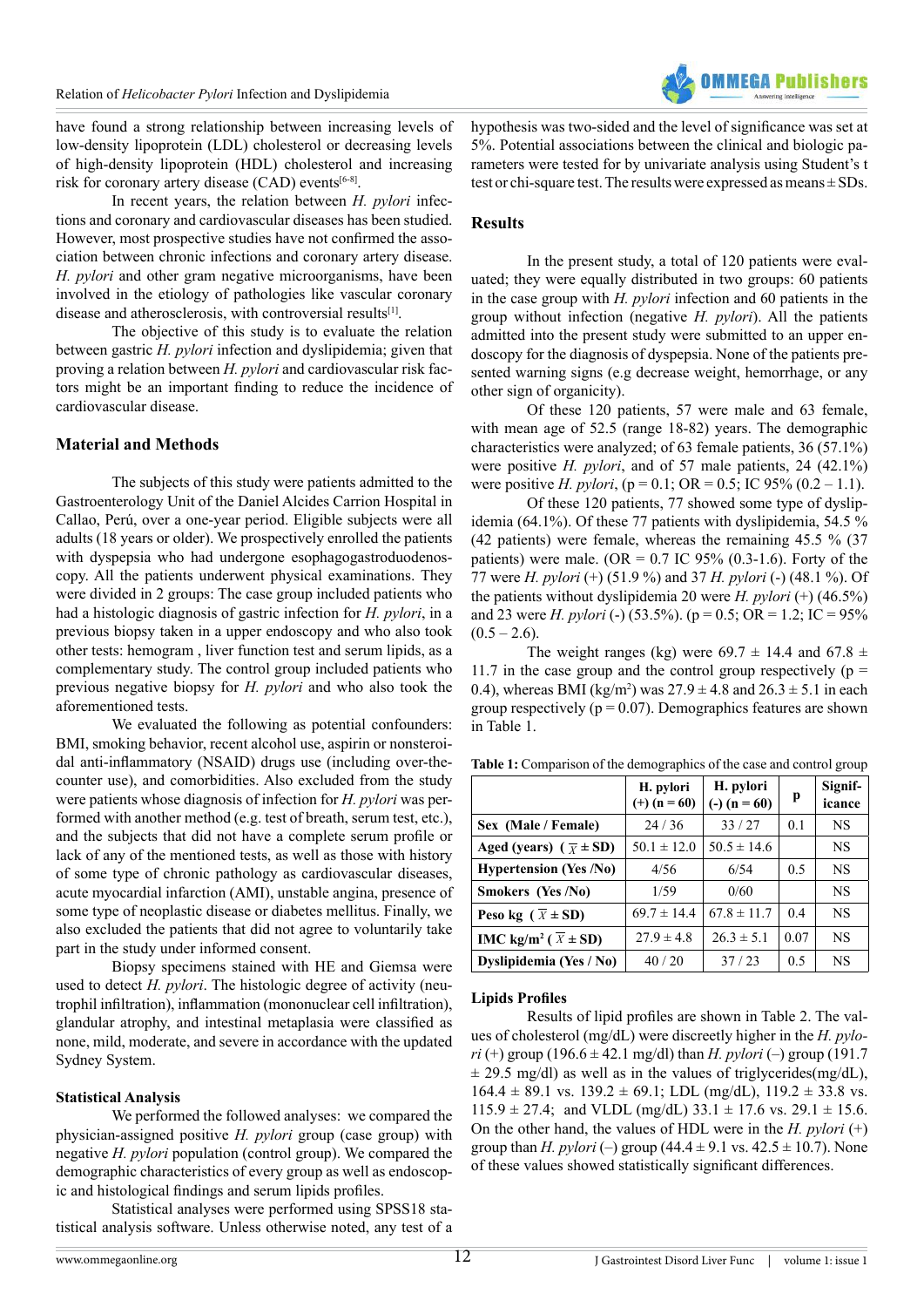Relation of *Helicobacter Pylori* Infection and Dyslipidemia



**Table 2:** Serum lipid profiles of patients of the case and control groups

|                                                | H. pylori<br>$(+)$ (n = 60) | H. pylori<br>$(-) (n = 60)$ | p    | Signif-<br>icance |
|------------------------------------------------|-----------------------------|-----------------------------|------|-------------------|
| Cholesterol mg/dl<br>$(\overline{X} \pm SD)$   | $196.6 \pm 42.1$            | $191.7 \pm 29.5$            | 0.4  | <b>NS</b>         |
| Triglycerides mg/dl<br>$(\overline{X} \pm SD)$ | $164.4 \pm 89.1$            | $139.2 \pm 69.1$            | 0.08 | <b>NS</b>         |
| HDL mg/dl $(\overline{x} \pm SD)$              | $44.4 \pm 9.1$              | $42.5 \pm 10.7$             | 0.3  | <b>NS</b>         |
| LDL mg/dl $(X \pm SD)$                         | $119.2 \pm 33.8$            | $115.9 \pm 27.4$            | 0.5  | <b>NS</b>         |
| VLDL mg/dl $(\overline{x} \pm SD)$             | $33.1 \pm 17.6$             | $29.1 \pm 15.6$             | 0.1  | <b>NS</b>         |
| <b>Coronary Risk</b><br>$(X \pm SD)$           | $4.5 \pm 1.2$               | $4.7 \pm 1.5$               | 0.3  | <b>NS</b>         |

#### **Endoscopical Findings**

Ī

The endoscopic distribution was determined in each group and the different findings found in the mucous gastric showed no differences between the two study groups ( $p = 0.1$ ). Five cases of gastric ulcer were found in patients with dyslipidemia, whereas it was not present in non dyslipidemic patients. Chronic and erosive gastritis was proportionally similar in each group. (See Table 3).

**Table 3:** Endoscopical and histological findings between patients with and without dyslipidemia

| ENDOSCOPI-<br><b>CAL FINDINGS</b> | DYSLIPID-<br>$EMIA(n = 77)$ | NO DYSLIPID-<br>EMIA $(n = 43)$ | p   | Signif-<br>icance |  |  |
|-----------------------------------|-----------------------------|---------------------------------|-----|-------------------|--|--|
| Cronic Gastritis                  | 62                          | 35                              |     |                   |  |  |
| Nodular Gastritis                 | $\mathfrak{D}$              |                                 |     | <b>NS</b>         |  |  |
| <b>Erosive Gastritis</b>          | 8                           | 8                               | 0.1 |                   |  |  |
| Gástric Ulcer                     | 5                           |                                 |     |                   |  |  |
| HISTOLOGICAL FINDINGS             |                             |                                 |     |                   |  |  |
| Mild Gastritis                    | 34                          | 21                              |     |                   |  |  |
| Moderate<br>Gas-<br>tritis        | 41                          | 22.                             | 0.5 | <b>NS</b>         |  |  |
| Severe Gastritis                  | 2                           |                                 |     |                   |  |  |

## **Histological Findings**

The different histological findings and severity of gastritis were determined. (See Table 3). Most were moderate and severe gastritis in the *H. pylori*  $(+)$  group  $(70\%)$ , although in the *H. pylori* (–) group, mild gastritis was most frequent (61.6%).  $(p = 0.001)$ . Only two patients with dyslipidemia showed severe gastritis; 55.8% of patients with dyslipidemia had moderate gastritis and 48.8% in this group showed mild gastritis ( $p = 0.5$ ).

The coronary risk was  $4.7 \pm 1.5$  in the *H. pylori* (+) patients and  $4.5 \pm 1.2$  in *H. pylori* (-) patients.

## **Discussion**

*Helicobacter pylori* infection is an etiological factor for the development of peptic ulcer and gastric cancer<sup>[\[1,2\]](#page-3-0)</sup>. Preliminary reports have suggested that the chronic infections for *H. pylori* and other infections can be associated with atherosclerosis and vascular disease<sup>[\[1,3-4\]](#page-3-0)</sup>. One hundred and twenty patients were investigated, which were distributed in two similar groups with the only difference being having gastric infection for *H. pylori* or not.

The demographic characteristics investigated were sex,

age and the pathological precedents, all of which were similar in both groups of study. The distribution showed a light predominance in female patients in the positive *H. pylori* group (57.1%), whereas male patients showed higher frequency of being negative *H. pylori* (57.9 %). In spite of this difference between both groups, no statistical significance was found.

The dyslipidemia includes a group of disorders in the metabolism of cholesterol and triglycerides. These disorders bring implications inside the cardiovascular system producing pathologies such as vascular coronary disease and atherosclero $sis^{[5]}$ . The alterations of the serum lipídic profile or dyslipidemias are classified principally under those who present hypercholesterolemia, hypertrygliceridemia, a mixed form of both, or the decrease of the cholesterol HDL. In our study of 120 patients, 77 showed some degree of dyslipidemia (64.1%). The most important analysis of our study was the comparison of the risks of developing dyslipidemias among patients who are and are not infected by *H. pylori*.

Of these 77 patients with dyslipidemia, 40 were positive *H. pylori* (51.9 %) and 37 were negative *H. pylori* (48.1 %). In the group of the patients without dislipidemia, 20 of 43 patients were positive *H. pylori* (46.5 %) and 23 were negative *H. pylori* (-) (53.5 %). This information indicates that a statistically significant difference between the studied groups does not exist, in reference to acquire dyslipidemia as a consequence of this infection. Analyzing separately both groups of lipidic affectation, we observed that the risk of the patients with dislipidemia is of 0.9.

In the study of Seung-Won Jin et al<sup>[1]</sup>, held in 2007, that investigated the association between *H. pylori* infection and coronary artery disease, the authors observed that the infection for *H. pylori* was lower in the control patients that in the patients with coronary disease (30.7 % and 40.6 % respectively), without statistical differences. In our study we found that *H. pylori* gastric infection would not have a major implication in the risk of developing a coronary disease for alteration in the lipids.

When different components of serum lipidic profile were individually analyzed, we observed that patients with gastric infection for *H. pylori* showed a higher risk of hypertrygliceridemia than with other types of dyslipidemia ( $p = 0.08$ ), that hypercholesterolemia, HDL decrease, or increase of LDL and VLDL. Values of triglycerides in patient's positive *H. pylori* were  $164.4 \pm 89.1$  mg/dl and negative *H. pylori* were 139.2  $\pm$  69.1 mg/dl. None of the different components of the lipidic profile showed a difference between the patients with positive *H. pylori* and negative *H. pylori*. Nevertheless, it is important to say that the patients *H. pylori* (+) showed higher hypercholesterolemia, hypertrygliceridemia, values higher of cholesterol LDL and VLDL. Values of cholesterol were  $196.6 \pm 42.1$  and 191.7  $\pm$  29.5; triglycerides: 164.4  $\pm$  89.1 and 139.2  $\pm$  69.1; LDL:  $119.2 \pm 33.8$  and  $115.9 \pm 27.4$  and VLDL:  $33.1 \pm 17.6$  and  $29.1 \pm 17.6$ 15.6; for the groups of positive *H. pylori* and negative *H. pylori* respectively.

Niemelä et al<sup>[\[9\]](#page-3-3)</sup> in 1996, showed that 64 % of the patients with arterial coronary disease and 53 % of the control patients were positive for *H. pylori*. Among the control patients, those that were positive for *H. pylori* had higher concentrations of triglycerides with a statistically significant difference ( $p =$ 0.03) and in those who were negative for *H. pylori*, these concentrations were similar and without statistically significant dif-